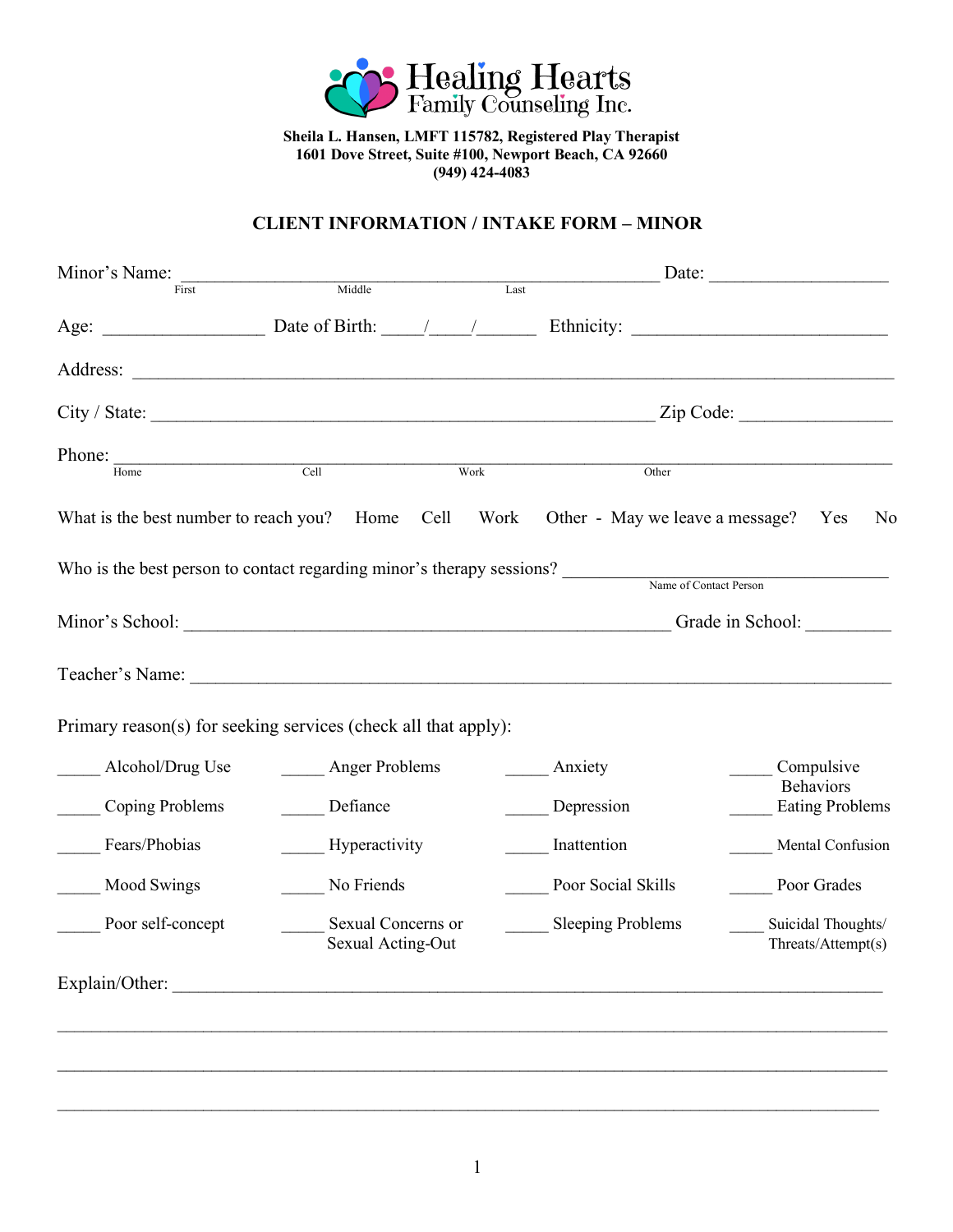

# **FAMILY INFORMATION**

| Mother: First Middle                                                               |       |        |      |                                                                                    |  |
|------------------------------------------------------------------------------------|-------|--------|------|------------------------------------------------------------------------------------|--|
|                                                                                    |       |        | Last |                                                                                    |  |
|                                                                                    |       |        |      |                                                                                    |  |
|                                                                                    |       |        |      |                                                                                    |  |
|                                                                                    |       |        |      |                                                                                    |  |
|                                                                                    |       |        |      |                                                                                    |  |
|                                                                                    |       |        |      | Occupation/Place of Employment:                                                    |  |
|                                                                                    |       |        |      | Of all of the methods given above, is there a method you $DO NOT$ wish to be used? |  |
| Father: First                                                                      |       | Middle | Last |                                                                                    |  |
|                                                                                    |       |        |      |                                                                                    |  |
|                                                                                    |       |        |      |                                                                                    |  |
|                                                                                    |       |        |      |                                                                                    |  |
|                                                                                    |       |        |      |                                                                                    |  |
|                                                                                    |       |        |      |                                                                                    |  |
| Of all of the methods given above, is there a method you $DO NOT$ wish to be used? |       |        |      | ,我们也不会有什么。""我们的人,我们也不会有什么?""我们的人,我们也不会有什么?""我们的人,我们也不会有什么?""我们的人,我们也不会有什么?""我们的人   |  |
|                                                                                    |       | Middle | Las  | Age / Birthdate: /                                                                 |  |
| Step Mother's Name: First                                                          |       | Middle | Last | Age / Birthdate: $\frac{1}{\sqrt{2\pi}}$                                           |  |
| Step Father's Name:                                                                | First | Middle | Last | Age / Birthdate: $\angle$                                                          |  |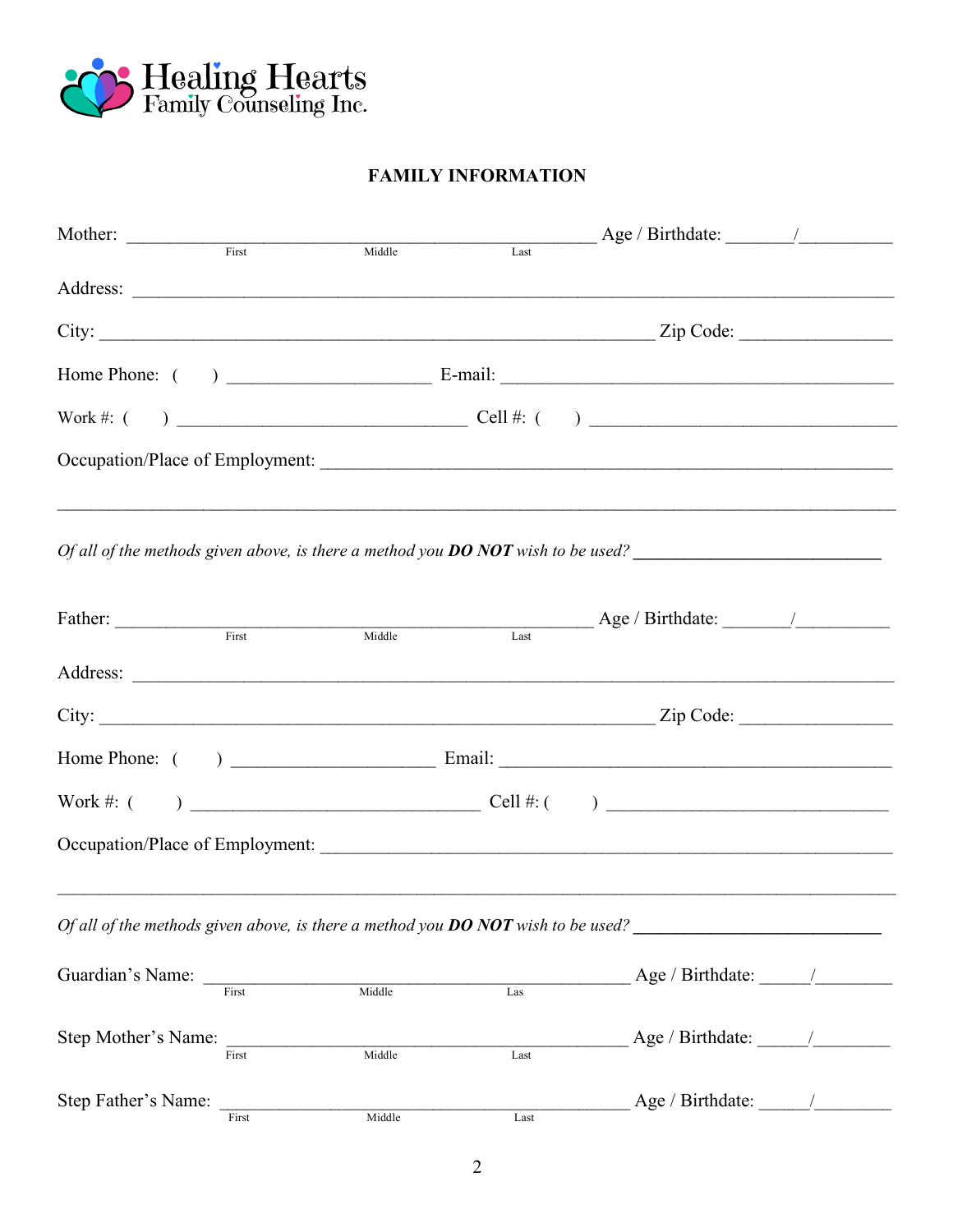

# **FAMILY INFORMATION, cont.**

| Minor's Parents Are:                                                                                                                                                                                                                                                                                         | Married | Divorced | Separated       | Never Married | Other: $\qquad \qquad$         |                       |
|--------------------------------------------------------------------------------------------------------------------------------------------------------------------------------------------------------------------------------------------------------------------------------------------------------------|---------|----------|-----------------|---------------|--------------------------------|-----------------------|
| If divorced, who has <i>legal</i> custody?* Mom Dad Joint Other: Please specify                                                                                                                                                                                                                              |         |          |                 |               |                                |                       |
| *If seeking psychotherapeutic services for your child and you are divorced, you must show proof of custody status and/or ability to make<br>legal/medical decisions for your child. If there is joint custody, both parents must give written permission for child to receive psychotherapeutic<br>services. |         |          |                 |               |                                |                       |
| With whom does the minor live at this time? Mom Dad Joint                                                                                                                                                                                                                                                    |         |          |                 |               | Other: Please specify          |                       |
| Is there any significant information about the parents' current relationship that may be affecting the minor's                                                                                                                                                                                               |         |          |                 |               |                                |                       |
| Have there been any stressful events (i.e. moves, deaths, injuries, etc.) in the minor's life in the last 18 months?<br>Yes                                                                                                                                                                                  |         |          |                 |               |                                |                       |
| Minor is child number in a family of children. Minor child was adopted:                                                                                                                                                                                                                                      |         |          |                 |               |                                | Yes<br>N <sub>0</sub> |
| Please list siblings by age (include step, adopted and half siblings):                                                                                                                                                                                                                                       |         |          |                 |               |                                |                       |
| Name                                                                                                                                                                                                                                                                                                         | Age     | Sex      | Education/Grade | Lives With?   | Relationship to<br>Minor Child | Concerns?             |
|                                                                                                                                                                                                                                                                                                              |         |          |                 |               |                                |                       |

| Please list any other person(s) living with minor child: |  |
|----------------------------------------------------------|--|

| Name | Age | Sex | Relationship | Concerns? |
|------|-----|-----|--------------|-----------|
|      |     |     |              |           |
|      |     |     |              |           |
|      |     |     |              |           |
|      |     |     |              |           |
|      |     |     |              |           |
|      |     |     |              |           |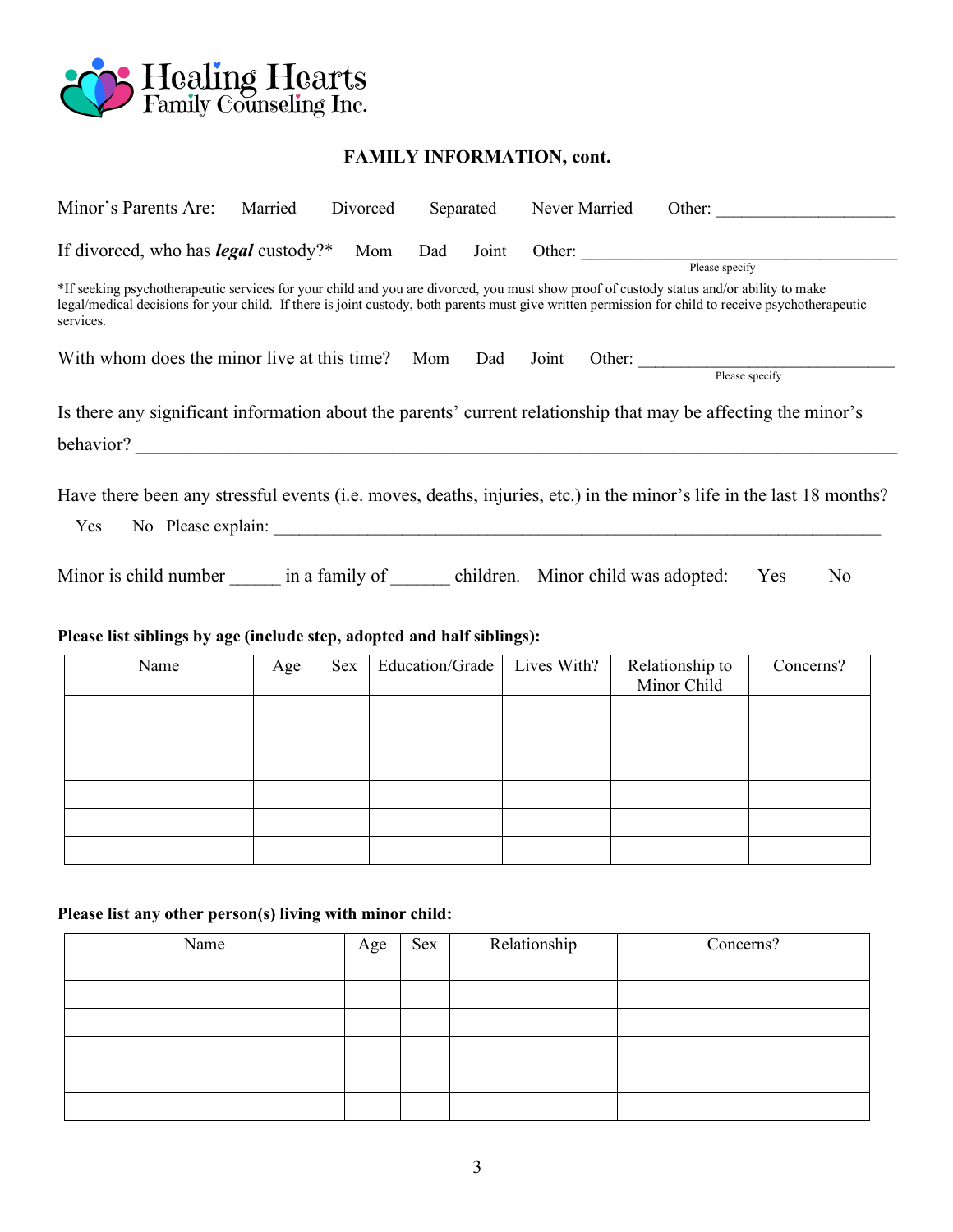

### **Family History - Indicate if any of the following is true for any family members:**

|                                            | Minor | Mother | Father | Sibling | Grandparent | Other – Please specify |
|--------------------------------------------|-------|--------|--------|---------|-------------|------------------------|
| Anxiety                                    |       |        |        |         |             |                        |
| Depression                                 |       |        |        |         |             |                        |
| Suicide                                    |       |        |        |         |             |                        |
| Suicide Attempt                            |       |        |        |         |             |                        |
| Alcohol Problem                            |       |        |        |         |             |                        |
| Drug Problem                               |       |        |        |         |             |                        |
| Mental / Emotional Problem                 |       |        |        |         |             |                        |
| Abuse                                      |       |        |        |         |             |                        |
| Other Major Trauma<br>(rape, combat, etc.) |       |        |        |         |             |                        |

#### **MEDICAL HISTORY**

| Name of Physician/Pediatrician:                    |  |      | Phone $\#$ : ( |     |  |
|----------------------------------------------------|--|------|----------------|-----|--|
| Address:                                           |  |      |                |     |  |
| Street                                             |  | City | <b>State</b>   | Zip |  |
| Current illness(es) being treated? Yes No Specify: |  |      |                |     |  |

# **Mark any of the following medical conditions the minor has or has had in the past including age of**

## **occurrence:**

| Heart trouble             | Accident(s)          | Fainting / dizziness       |
|---------------------------|----------------------|----------------------------|
| Diabetes                  | Shortness of breath  | Stomach problems           |
| High fevers               | Bedwetting/soiling   | Neurological disease       |
| Kidney trouble            | Asthma               | Other childhood disease(s) |
| Head injury               | Sleep difficulty     | Meningitis/Encephalitis    |
| Ear infection( $s$ )      | Eye problems         | Allergies                  |
| Frequent/severe headaches | Seizures/convulsions |                            |

## **Please list any other serious illness, injury, or surgery the minor has had:**

| Type of Illness/Injury/Surgery | Name, Address & Phone # of Treating Physician | Date of Illness/Injury/Surgery |
|--------------------------------|-----------------------------------------------|--------------------------------|
|                                |                                               |                                |
|                                |                                               |                                |
|                                |                                               |                                |
|                                |                                               |                                |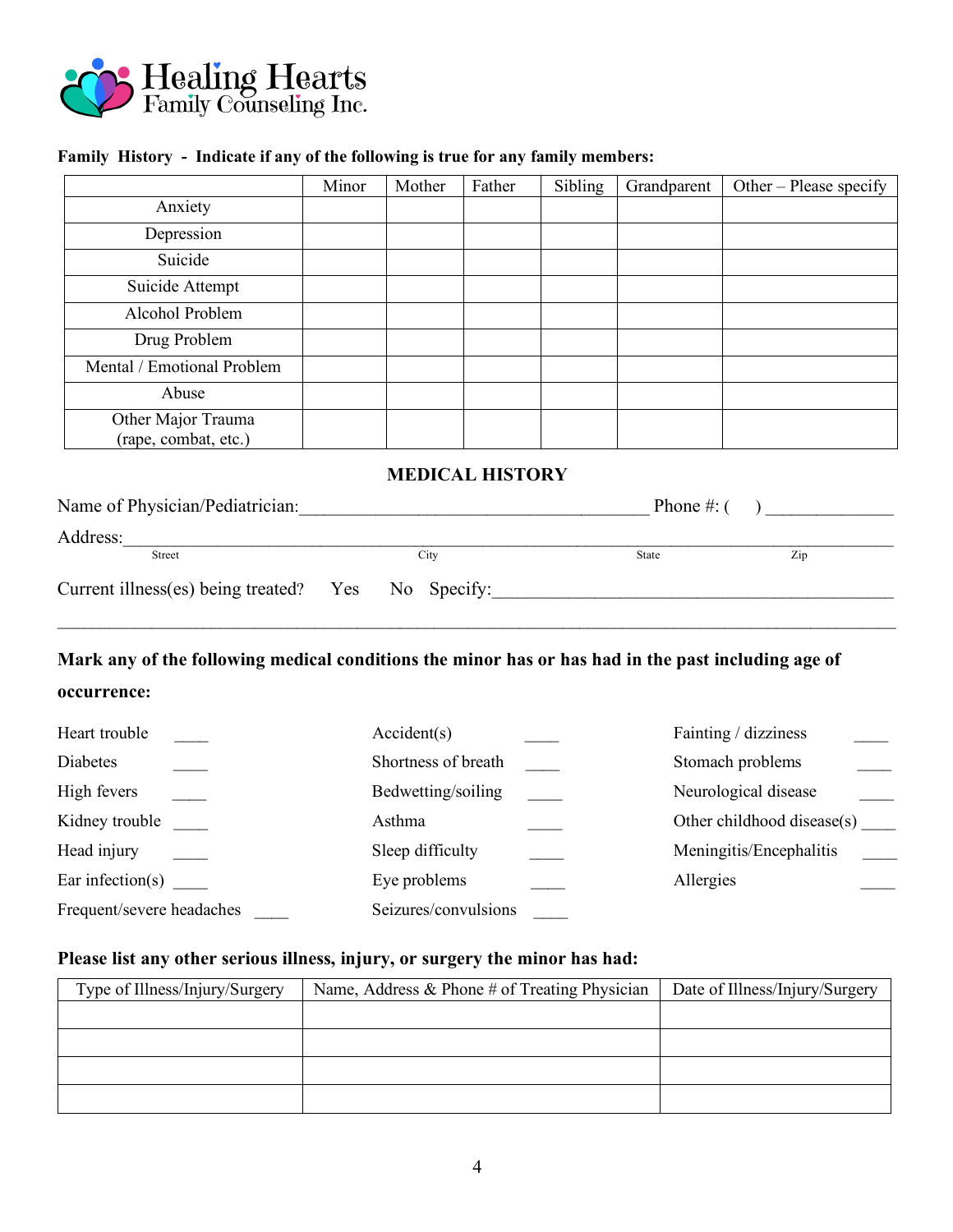

# **Please list all medication(s) minor is currently taking (including non-prescriptions such as vitamins, etc.):**

| Name of Medication | Dosage & How Many Times per Day | Prescribing Physician |
|--------------------|---------------------------------|-----------------------|
|                    |                                 |                       |
|                    |                                 |                       |
|                    |                                 |                       |
|                    |                                 |                       |

### **Please list any prior psychotherapy the minor has received:**

| Name of Psychotherapist | Address $&$ Phone $#$ | Date(s) of Service |
|-------------------------|-----------------------|--------------------|
|                         |                       |                    |
|                         |                       |                    |
|                         |                       |                    |
|                         |                       |                    |
|                         |                       |                    |

# **Please list any hospitalization for psychiatric reasons the minor has had in the past:**

| Name of Hospital | Address $&$ Phone $#$ | Date(s) of Hospitalization |
|------------------|-----------------------|----------------------------|
|                  |                       |                            |
|                  |                       |                            |
|                  |                       |                            |
|                  |                       |                            |
|                  |                       |                            |

## **EMERGENCY CONTACT INFORMATION**

# **Please provide the names of people we can contact in case of an emergency:**

| Name | Phone # | Relationship to Minor Child |
|------|---------|-----------------------------|
|      |         |                             |
|      |         |                             |
|      |         |                             |
|      |         |                             |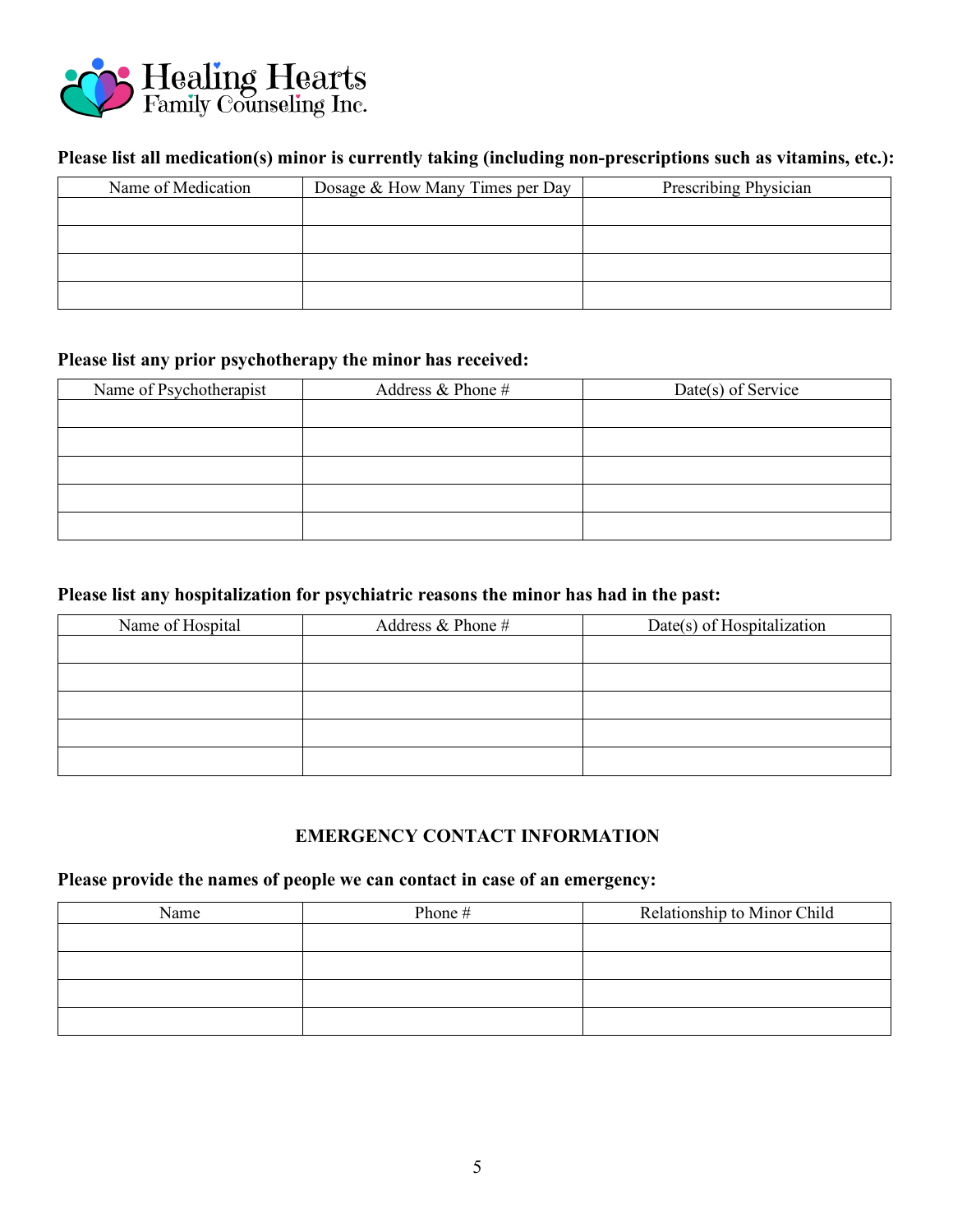

## **EDUCATION**

|                                                                                                |         |               |        |                            |              |       | Grade: Tracher: Tracher: Tracher: School Counselor: Track Conserved: The Special Education? The Special Education? The Special Education? The Special Education? The Special Counselor: The Special Education? The Special Cou |
|------------------------------------------------------------------------------------------------|---------|---------------|--------|----------------------------|--------------|-------|--------------------------------------------------------------------------------------------------------------------------------------------------------------------------------------------------------------------------------|
|                                                                                                |         |               |        |                            |              |       | Which subject(s) does the child enjoy in school:                                                                                                                                                                               |
| Which subject(s) does the child dislike in school:                                             |         |               |        |                            |              |       |                                                                                                                                                                                                                                |
|                                                                                                |         |               |        |                            |              |       |                                                                                                                                                                                                                                |
|                                                                                                |         |               |        |                            |              |       |                                                                                                                                                                                                                                |
|                                                                                                |         |               |        |                            |              |       | Has the minor child been tested psychologically? _____Yes _____No By: ______________________________                                                                                                                           |
| If yes, describe:                                                                              |         |               |        |                            |              |       |                                                                                                                                                                                                                                |
| Check the descriptions that specifically relate to your child:                                 |         |               |        |                            |              |       |                                                                                                                                                                                                                                |
| <b>Feelings about School / Work:</b>                                                           |         |               |        |                            |              |       |                                                                                                                                                                                                                                |
|                                                                                                | Passive |               |        |                            | Enthusiastic |       | Fearful                                                                                                                                                                                                                        |
| Eager                                                                                          |         | No expression |        | Bored                      |              |       | Rebellious                                                                                                                                                                                                                     |
|                                                                                                |         |               |        |                            |              |       |                                                                                                                                                                                                                                |
| <b>Approach to School Work:</b>                                                                |         |               |        |                            |              |       |                                                                                                                                                                                                                                |
| Organized Industrious                                                                          |         |               |        |                            | Responsible  |       | Interested                                                                                                                                                                                                                     |
| Self-directed No initiative                                                                    |         |               |        | Refuses                    |              |       | Does only what is expected                                                                                                                                                                                                     |
| Sloppy Disorganized                                                                            |         |               |        |                            | Cooperative  |       | Doesn't complete assignments                                                                                                                                                                                                   |
|                                                                                                |         |               |        |                            |              |       |                                                                                                                                                                                                                                |
|                                                                                                |         |               |        |                            |              |       |                                                                                                                                                                                                                                |
| <b>Performance in School (Parent's Opinion):</b>                                               |         |               |        |                            |              |       |                                                                                                                                                                                                                                |
| Satisfactory _____Underachiever                                                                |         |               |        | Overachiever               |              |       |                                                                                                                                                                                                                                |
| Other (describe)                                                                               |         |               |        |                            |              |       |                                                                                                                                                                                                                                |
|                                                                                                |         |               |        |                            |              |       |                                                                                                                                                                                                                                |
| <b>Minor Child's Peer Relationships:</b>                                                       |         |               |        |                            |              |       |                                                                                                                                                                                                                                |
| Spontaneous<br>Makes friends easily<br>Shares easily                                           |         |               |        | Leader<br>Longtime friends |              |       | Difficulty making friends<br>Apathetic about friendships                                                                                                                                                                       |
|                                                                                                |         |               |        |                            |              |       |                                                                                                                                                                                                                                |
| Other (describe):                                                                              |         |               |        |                            |              |       |                                                                                                                                                                                                                                |
|                                                                                                |         |               |        |                            |              |       |                                                                                                                                                                                                                                |
| Who handles responsibility for your minor child in the following areas?<br>School:             | Mother  |               | Father | Shared                     |              |       |                                                                                                                                                                                                                                |
| Health:                                                                                        | Mother  |               | Father | Shared                     |              |       | Other                                                                                                                                                                                                                          |
| Problem Behavior:                                                                              | Mother  |               | Father | Shared                     |              | Other | Other                                                                                                                                                                                                                          |
|                                                                                                |         |               |        |                            |              |       |                                                                                                                                                                                                                                |
| If the child is involved in a vocational program or works a job, please fill in the following: |         |               |        |                            |              |       |                                                                                                                                                                                                                                |

What is the child's attitude toward work? \_\_Poor \_\_Average \_\_Good \_\_Excellent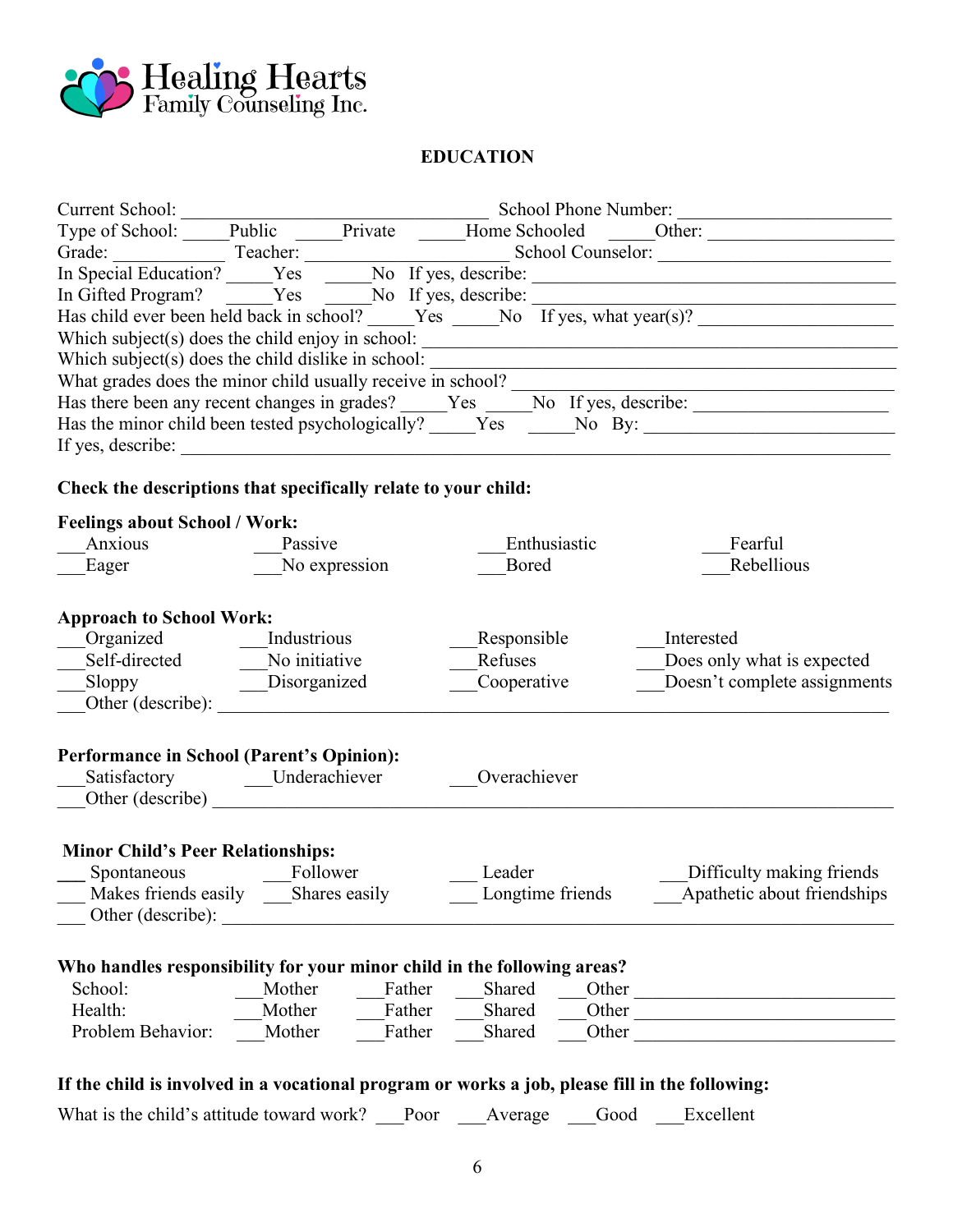

### **BEHAVIORAL / EMOTIONAL**

## *Please check any of the following that are typical for your minor child:*

| Affectionate                  | <b>Frustrated Easily</b> | Sad                        |
|-------------------------------|--------------------------|----------------------------|
| Aggressive                    | Gambling                 | Selfish                    |
| Alcohol Use                   | Generous                 | Separation Anxiety         |
| Angry                         | Hallucinations           | <b>Sets Fires</b>          |
| Anxiety                       | <b>Head Banging</b>      | Sexual Addiction           |
| <b>Attachment to Dolls</b>    | <b>Heart Problems</b>    | <b>Sexual Acting Out</b>   |
| <b>Avoids Adults</b>          | Hopelessness             | <b>Shares</b>              |
| Bedwetting                    | <b>Hurts Animals</b>     | Sick often                 |
| Blinking, Jerking             | <b>Imaginary Friends</b> | Short Attention Span       |
| <b>Bizarre Behavior</b>       | Impulsive                | Shy, Timid                 |
| Bullies, Threatens            | Irritable                | <b>Sleeping Problems</b>   |
| Careless, Reckless            | Lazy                     | <b>Slow Moving</b>         |
| <b>Chest Pains</b>            | <b>Learning Problems</b> | Soiling                    |
| Clumsy                        | Lies Frequently          | <b>Speech Problems</b>     |
| Confident                     | Listens to Reason        | <b>Steals</b>              |
| Cooperative                   | Loner                    | Stomachaches               |
| <b>Cyber Addiction</b>        | Low Self-Esteem          | <b>Suicidal Threats</b>    |
| Defiant                       | Messy                    | Suicidal Attempts          |
| Depressed                     | Moody                    | <b>Talks Back</b>          |
| Destructive                   | Nightmares               | <b>Teeth Grinding</b>      |
| Difficulty Speaking or Mute   | Obedient                 | Thumb Sucking              |
| <b>Dizziness</b>              | Cutting                  | Tics or Twitching          |
| Drug Use/Dependence           | Oppositional             | <b>Unsafe Behaviors</b>    |
| Eating Disorder or Problems   | Over active              | <b>Unusual Thinking</b>    |
| Enthusiastic                  | Over Weight              | Victim of Bullying/Teasing |
| <b>Excessive Masturbation</b> | Panic Attacks            | Weight Loss                |
| <b>Expects Failure</b>        | Phobias                  | Withdrawn                  |
| Fatigue                       | Poor Appetite            | Worries Excessively        |
| Fearful                       | Psychologic Problems     | Other:                     |
| Frequent Injuries             | Quarrels                 |                            |

Please describe any of the above (or other) concerns:

How are problem behaviors generally handled? \_\_\_\_\_\_\_\_\_\_\_\_\_\_\_\_\_\_\_\_\_\_\_\_\_\_\_\_\_\_\_\_\_\_\_\_\_\_\_\_\_\_\_\_\_\_\_\_\_\_\_

What are the family's favorite activities? \_\_\_\_\_\_\_\_\_\_\_\_\_\_\_\_\_\_\_\_\_\_\_\_\_\_\_\_\_\_\_\_\_\_\_\_\_\_\_\_\_\_\_\_\_\_\_\_\_\_\_\_\_\_\_\_

What does your child/adolescent do with unstructured time?\_\_\_\_\_\_\_\_\_\_\_\_\_\_\_\_\_\_\_\_\_\_\_\_\_\_\_\_\_\_\_\_\_\_\_\_\_\_\_\_\_

 $\mathcal{L}_\mathcal{L} = \mathcal{L}_\mathcal{L} = \mathcal{L}_\mathcal{L} = \mathcal{L}_\mathcal{L} = \mathcal{L}_\mathcal{L} = \mathcal{L}_\mathcal{L} = \mathcal{L}_\mathcal{L} = \mathcal{L}_\mathcal{L} = \mathcal{L}_\mathcal{L} = \mathcal{L}_\mathcal{L} = \mathcal{L}_\mathcal{L} = \mathcal{L}_\mathcal{L} = \mathcal{L}_\mathcal{L} = \mathcal{L}_\mathcal{L} = \mathcal{L}_\mathcal{L} = \mathcal{L}_\mathcal{L} = \mathcal{L}_\mathcal{L}$ 

 $\_$  , and the contribution of the contribution of the contribution of the contribution of the contribution of  $\mathcal{L}_\text{max}$ 

 $\_$  , and the contribution of the contribution of the contribution of the contribution of the contribution of  $\mathcal{L}_\text{max}$